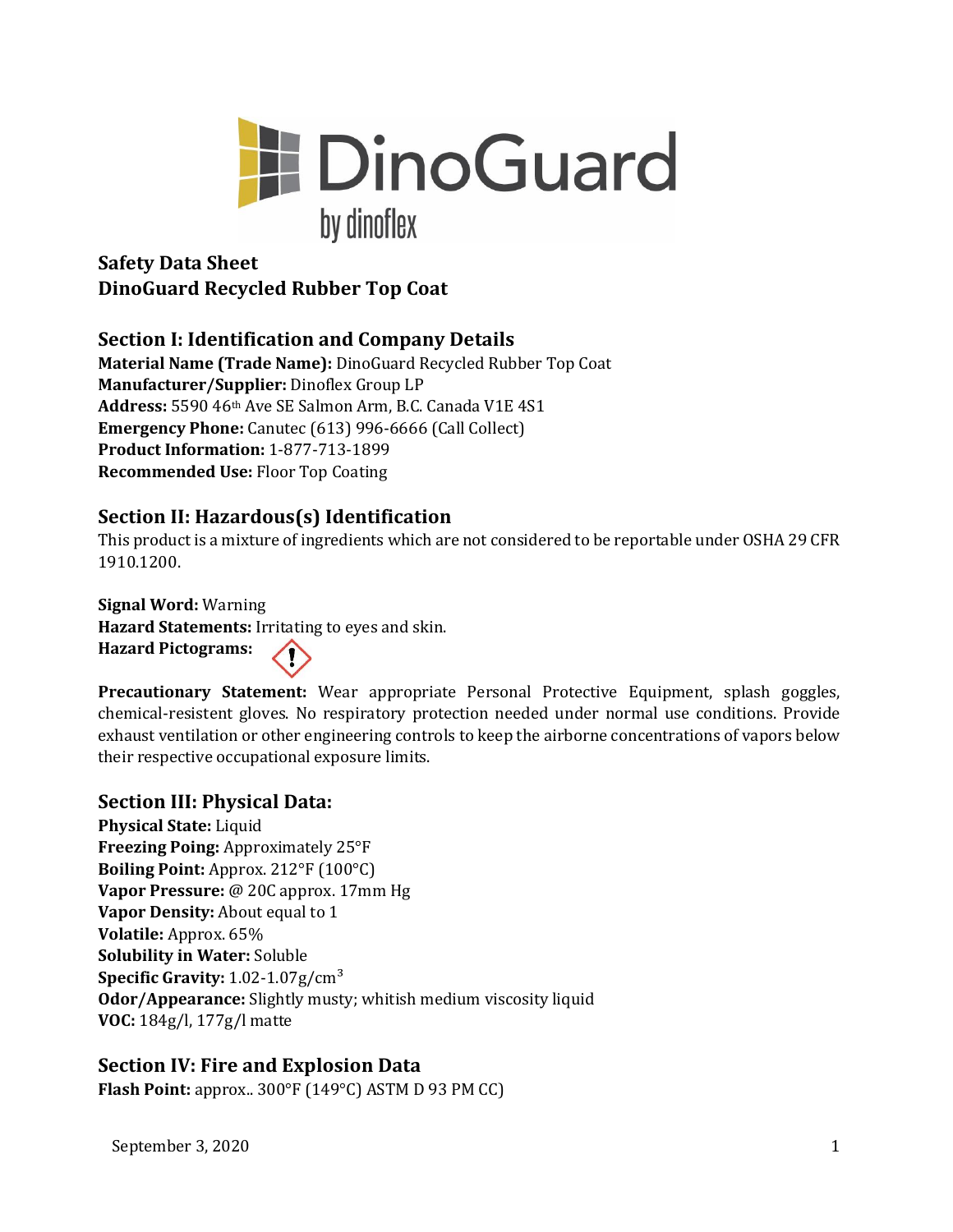**Flammable Limits:** LEL – no data UEL – no data

**Fire and Explosion Hazards:** None.

**Extinguishing Media:** Dry chemical, CO2, alcohol type foam. Use water spray/water fog for cooling.

**Special Fire Fighting Procedure:** Wear self-contained breathing apparatus and turnout gear. Use water to cool containers exposed to fire.

**Hazardous Combustion Products:** Carbon Monoxide, Carbon Dioxide and Acrylonitrile, and potentially other hazardous hydrocarbons.

# **Section V: Health Hazard Information/First Aid**

**Effects of Over Exposure:** Mild irritation may occur on continuous contact with skin and eyes. Dry material may adhere strongly to skin and eyes. Remove liquid product by washing with soap and large amounts of clean water before product dries.

**Acute Toxicity Data:** None known.

#### **First Aid Procedure:**

**Eyes:** Immediately wash eyes with running water for 15 minutes.

**Skin:** Wash affected areas with soap and water. Remove and launder contaminated clothing before reuse. If irritation develops, consult a physician.

**Ingestion:** If swallowed, dilute with water and immediately induce vomiting. Never give fluids or induce vomiting if victim is unconscious or having convulsions. Get immediate medical attention.

**Inhalation:** Move to fresh air, aid in breathing if necessary, and get immediate medical attention.

### **Other Toxicological Properties:**

**Chronic Exposure:** No known or reported effects other than effects similar to those experienced from a single exposure.

#### **Is it Any of the Following?**



### **Section VI: Reactivity Data**

**Stability:** Product is stable under all known conditions from -40°F (40°C) to 120°F (49°C). However will freeze below 25°F and may becom unusable if frozen and rethawed.

**Incompatibility:** Avoid mixing with strong oxidizers like hydrogen peroxide, strong acids, etc. **Hazardous Decomposition Products:** Volatile hydrocarbons, CO & CO2, Acrylic acid, Acrylonitrile. **Hazardous Polymerization:** Will not occur.

### **Section VII: Personal Protective Equipment**

**Respiratory:** When working with this material alone, no special respiratory equipment is necessary. **Ventilation:** General ventilation ok – see above.

**Eye Protection:** Safety Glasses with side shield recommended – see above.

**Skin Protection:** Impervious latex rubber gloves, easily removable clothing.

# **Section VIII: Spill Leak and Disposal Procedures**

#### **Reportable Quantity (per 40 CFR 302.4):** Non-applicable

Stop source of spill as soon as possible. Dike spill area with a compatible absorbent and remove all liquid with use of a vacuum system. Absorb liquid into a solid material, or let dry before disposal. If